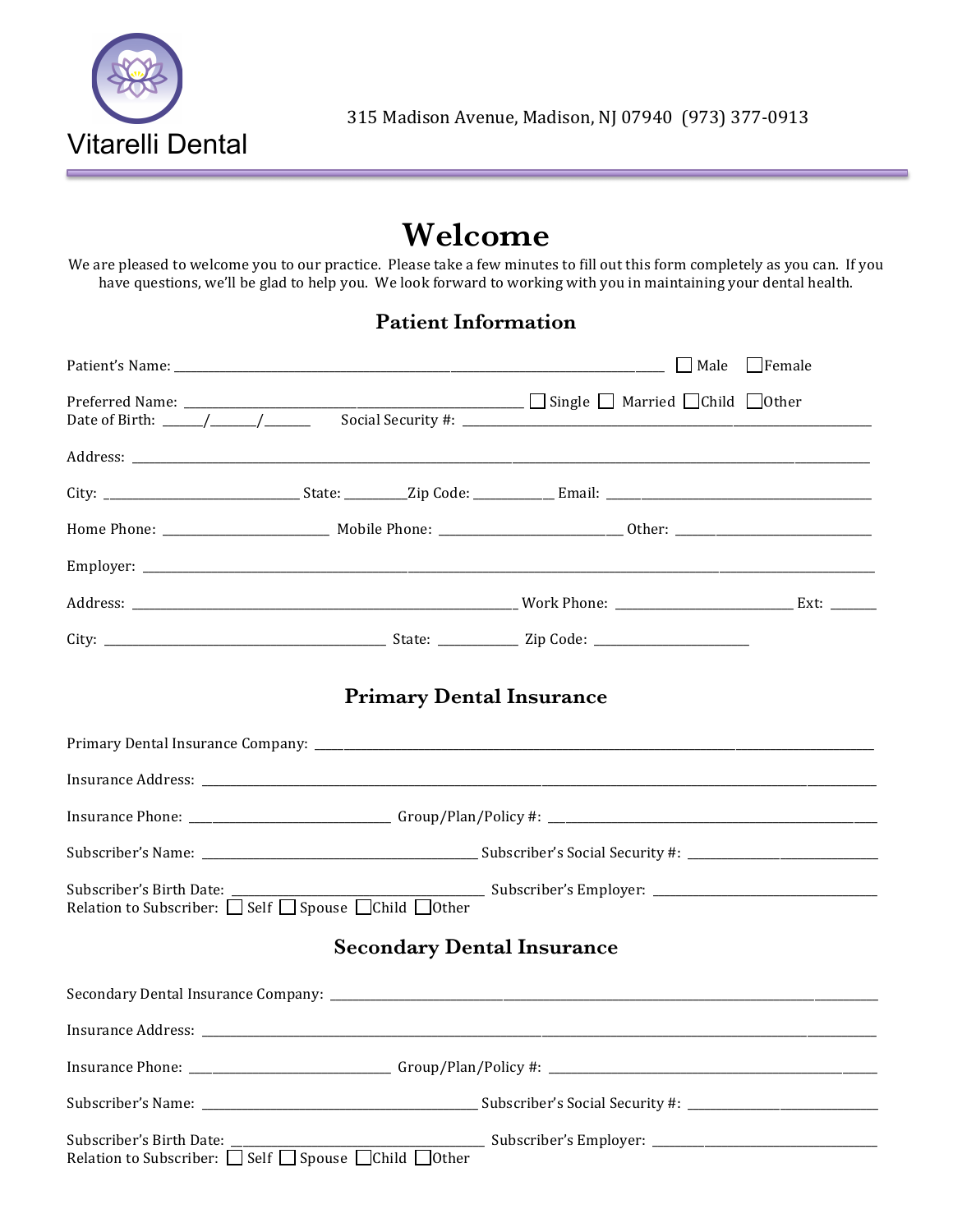

315 Madison Avenue, Madison, NJ 07940 (973) 377-0913

## **Medical History**

| Your current physical health is:<br>Do you smoke or use tobacco in any form:<br>Have you had any rods, pins, or implants:<br>Are you taking any prescription/over the counter<br>or herbal supplement drugs?                                                                                                                                                                                                                                                                                                                                                                                                                                                                                                                                                                                                                                                                                                                                                                                                                                                                                        | $\square$ POOR<br>$\sqrt{1600D}$<br>$\Box$ FAIR<br><b>YES</b><br>$\Box$ NO<br>$\mathbb{T}$ YES<br>$\Box$ NO<br>$\Box$ YES<br>$\n  NO\n$                                                                                                                                                                                                                                                                                                                                                                                                                                                                                                                                                                                                                                                                                                                                                                                                                                                                                                                                                                                                                               |  |  |  |  |  |
|-----------------------------------------------------------------------------------------------------------------------------------------------------------------------------------------------------------------------------------------------------------------------------------------------------------------------------------------------------------------------------------------------------------------------------------------------------------------------------------------------------------------------------------------------------------------------------------------------------------------------------------------------------------------------------------------------------------------------------------------------------------------------------------------------------------------------------------------------------------------------------------------------------------------------------------------------------------------------------------------------------------------------------------------------------------------------------------------------------|-----------------------------------------------------------------------------------------------------------------------------------------------------------------------------------------------------------------------------------------------------------------------------------------------------------------------------------------------------------------------------------------------------------------------------------------------------------------------------------------------------------------------------------------------------------------------------------------------------------------------------------------------------------------------------------------------------------------------------------------------------------------------------------------------------------------------------------------------------------------------------------------------------------------------------------------------------------------------------------------------------------------------------------------------------------------------------------------------------------------------------------------------------------------------|--|--|--|--|--|
| For Women:<br>Are you using prescribed method of birth control:<br>Are you pregnant?<br>YES<br>$\Box$ NO<br>$\Box$ YES<br>Are you nursing?<br>$\Box$ NO                                                                                                                                                                                                                                                                                                                                                                                                                                                                                                                                                                                                                                                                                                                                                                                                                                                                                                                                             | $\Box$ NO<br>YES                                                                                                                                                                                                                                                                                                                                                                                                                                                                                                                                                                                                                                                                                                                                                                                                                                                                                                                                                                                                                                                                                                                                                      |  |  |  |  |  |
| $\Box$ YES<br>N <sub>0</sub><br><b>Abnormal Bleeding</b><br><b>YES</b><br>Alcohol/Drug Abuse<br>N <sub>0</sub><br><b>YES</b><br>N <sub>0</sub><br>Anemia<br>YES<br>N <sub>0</sub><br>Arthritis<br>YES<br>Artificial Bones/Joints/Valves<br>N <sub>0</sub><br>YES<br>Asthma<br>N <sub>0</sub><br>YES<br><b>Blood Transfusion</b><br>N <sub>0</sub><br><b>YES</b><br>N <sub>O</sub><br>Cancer/Chemotherapy<br><b>JYES</b><br>N <sub>0</sub><br>Calittis<br><b>YES</b><br>N <sub>0</sub><br><b>Congenital Heart Defect</b><br><b>YES</b><br>N <sub>0</sub><br>Diabetes<br><b>YES</b><br>N <sub>0</sub><br><b>Difficulty Breathing</b><br><b>YES</b><br>N <sub>0</sub><br>Emphysema<br><b>YES</b><br>N <sub>0</sub><br>Epilepsy<br><b>YES</b><br>N <sub>0</sub><br><b>Fainting Spells</b><br><b>YES</b><br>N <sub>0</sub><br><b>Frequent Headaches</b><br><b>YES</b><br>Glaucoma<br>N <sub>O</sub><br><b>YES</b><br>N <sub>0</sub><br>Hay Fever<br><b>YES</b><br>N <sub>O</sub><br>Heart Attack<br><b>YES</b><br>N <sub>O</sub><br>Heart Murmur<br><b>YES</b><br>N <sub>O</sub><br><b>Heart Surgery</b> | Have you ever had any of the following diseases or medical problems:<br><b>YES</b><br>$\Box$ NO<br>Herpes/Fever Blisters<br><b>High Blood Pressure</b><br><b>YES</b><br>$\Box$ NO<br>$\Box$ NO<br><b>YES</b><br>HIV+/AIDS<br>Hospitalized for any reason<br><b>YES</b><br>$\sqrt{10}$<br>$\Box$ NO<br><b>Kidney Problems</b><br><b>YES</b><br>$\sqrt{10}$<br>Liver Disease<br><b>YES</b><br><b>YES</b><br>$\sqrt{10}$<br>Low Blood Pressure<br>$\sqrt{10}$<br><b>YES</b><br>Lupus<br><b>YES</b><br>N <sub>O</sub><br>Mitral Valve Prolapse<br><b>YES</b><br>$\Box$ NO<br>Pacemaker<br>YES]<br>N <sub>0</sub><br>Psychiatric Problems<br><b>YES</b><br>N <sub>0</sub><br><b>Radiation Treatment</b><br><b>YES</b><br>$\overline{\text{N}}$<br>Rheumatic/Scarlet Fever<br><b>TYES</b><br>$\sqrt{\text{NO}}$<br>Seizures<br><b>YES</b><br>N <sub>0</sub><br>Shingles<br><b>YES</b><br>N <sub>O</sub><br>Sickle Cell Disease/Traits<br>N <sub>O</sub><br><b>YES</b><br>Sinus Problems<br>N <sub>O</sub><br><b>YES</b><br>Stroke<br><b>YES</b><br>N <sub>O</sub><br>Thyroid<br>N <sub>0</sub><br><b>YES</b><br>Tuberculosis (TB)<br><b>YES</b><br>N <sub>0</sub><br>Ulcers |  |  |  |  |  |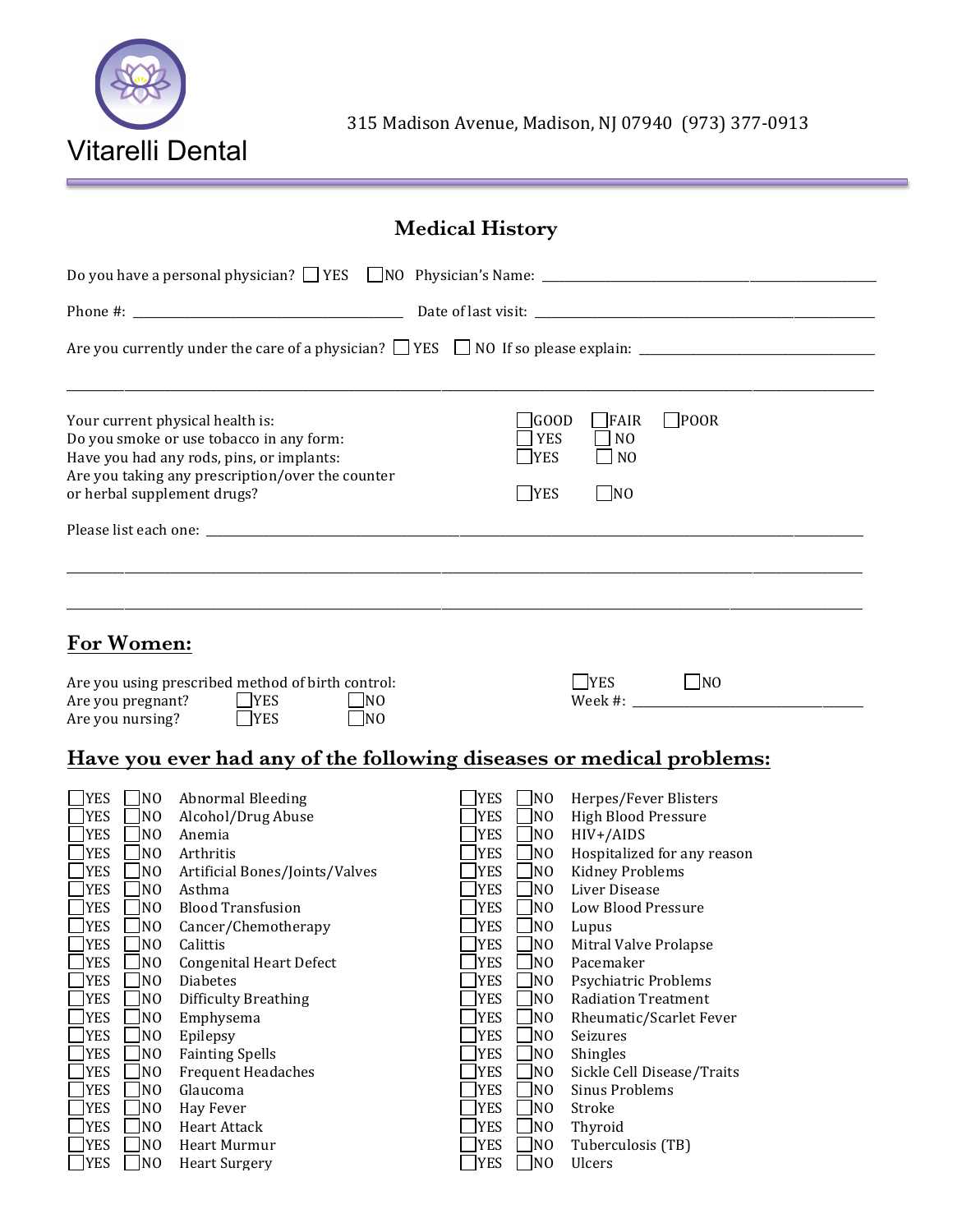

#### **Are you allergic to any of the following:**

| <b>YES</b><br><b>YES</b><br><b>YES</b>                                                                                                                                                                                                                 | NO.<br>N <sub>0</sub><br>N <sub>O</sub> | Aspirin<br>Codeine<br>Dental Anesthetics | <b>YES</b><br>INO.<br><b>YES</b><br>INO.<br><b>YES</b><br>INO. | Erythromycin<br>Latex<br>Penicillin | <b>YES</b><br>OTHER: | Tetracycline<br><b>NO</b> |  |
|--------------------------------------------------------------------------------------------------------------------------------------------------------------------------------------------------------------------------------------------------------|-----------------------------------------|------------------------------------------|----------------------------------------------------------------|-------------------------------------|----------------------|---------------------------|--|
| <b>Dental History</b>                                                                                                                                                                                                                                  |                                         |                                          |                                                                |                                     |                      |                           |  |
| What is the reason for your visit today: ___________                                                                                                                                                                                                   |                                         |                                          |                                                                |                                     |                      |                           |  |
|                                                                                                                                                                                                                                                        |                                         | Your current dental health is            |                                                                | $\sqrt{3}$                          | FAIR                 | <b>POOR</b>               |  |
| Do you like your smile?                                                                                                                                                                                                                                |                                         |                                          |                                                                | <b>YES</b>                          | NO                   |                           |  |
| Do your gums bleed?                                                                                                                                                                                                                                    |                                         |                                          | <b>IYES</b>                                                    | NO                                  |                      |                           |  |
| Are our teeth sensitive to heat, coddle, or anything else?<br>Have you ever had a serious/difficult problem<br>associated with any previous dental works?<br>Do you now or have you ever experienced plant/<br>discomfort in your jaw joint (TMJ/TMD)? |                                         |                                          | <b>YES</b>                                                     | $\blacksquare$ NO                   |                      |                           |  |
|                                                                                                                                                                                                                                                        |                                         |                                          | <b>TYES</b>                                                    | $\Box$ NO                           |                      |                           |  |
|                                                                                                                                                                                                                                                        |                                         |                                          | <b>YES</b>                                                     | N <sub>0</sub>                      |                      |                           |  |

#### **Office Policies**

I understand that the information that I have given today is correct to the best of my knowledge. I also understand that this information will be held in the strictest confidence and it is my responsibility to inform this office of any changes in my medical status.

#### Payment is due in full at time of treatment unless prior arrangements have been approved.

If this office accepts insurance, I understand that I am responsible for payment of services rendered and also responsible for paying any co-payment and deductibles that my insurance does not cover. I hereby authorize payment directly to the Dental Office of the group insurance benefits otherwise payable to me. I understand that I am responsible for all costs of dental treatment. I hereby authorize release of any information, including the diagnosis and records of treatment or examination rendered to my insurance company.

#### **NOTICE TO ALL PATIENTS**

We reserve appointment times to properly serve you and our other patients. If you are not able to keep your appointment please contact our office immediately. This advanced notice allows us the opportunity to serve other patients by placing them into the time slot. Thank you.

#### **\*AS OF JANUARY 1, 2010, THERE WILL BE A \$50.00 CHARGE FOR ALL MISSED/CANCELLED APPOINTMENTS UNLESS WE ARE GIVEN 24 HOURS ADVANCED NOTICE.**

I have read and understand the above statement

\_\_\_\_\_\_\_\_\_\_\_\_\_\_\_\_\_\_\_\_\_\_\_\_\_\_\_\_\_\_\_\_\_\_\_\_\_\_\_\_\_\_\_\_\_\_\_\_\_\_\_\_\_\_\_\_\_\_\_\_\_\_\_\_\_\_\_\_\_ \_\_\_\_\_\_\_\_\_\_\_\_\_\_\_\_\_\_\_\_\_\_\_\_\_\_\_\_\_\_\_\_\_\_\_\_\_\_\_\_\_\_\_\_\_\_\_\_\_\_\_\_\_\_\_\_\_\_\_\_\_\_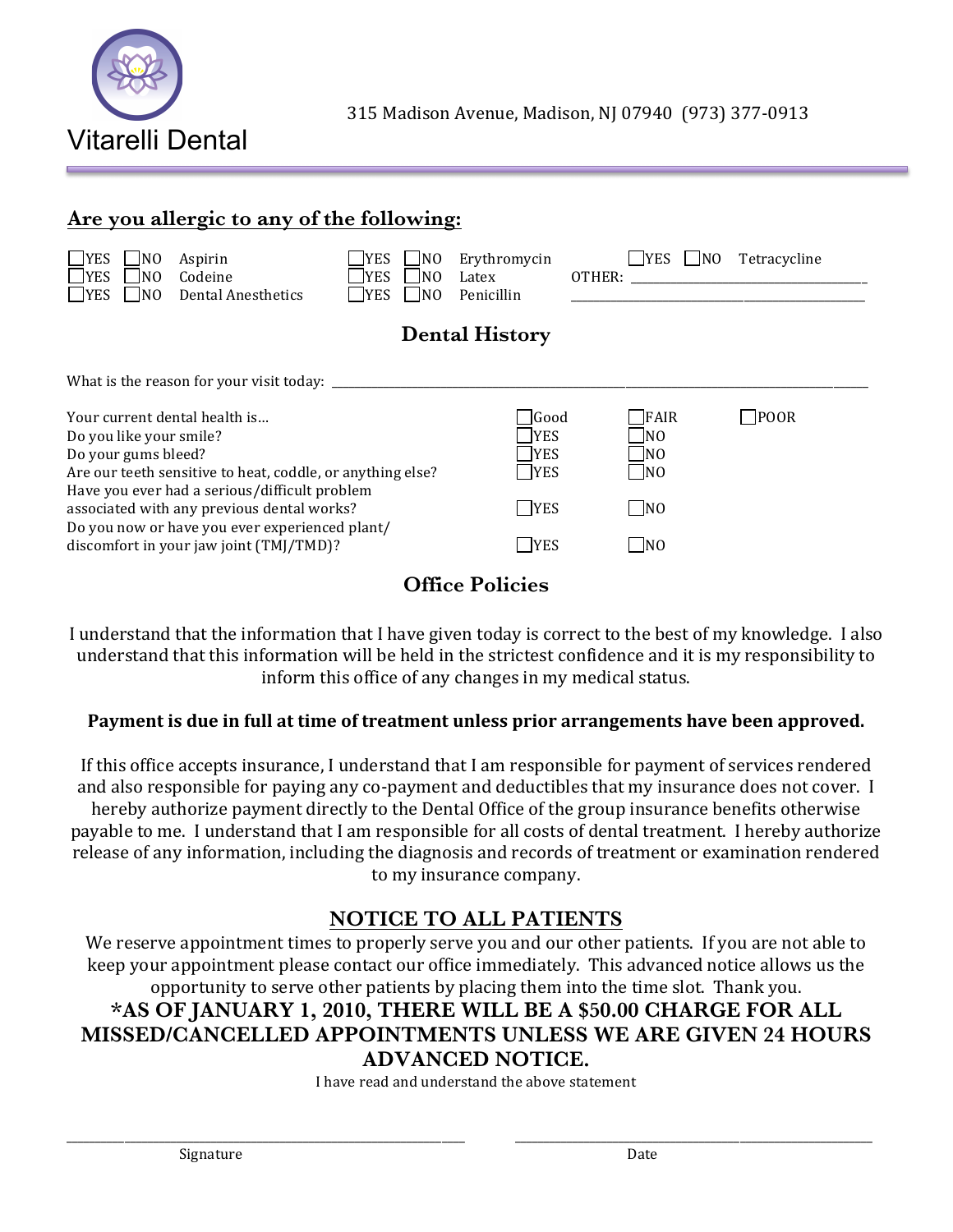

#### **Truth-in-Lending Statement**

As a condition of your treatment by this office, financial arrangements must be made in advance. The practice depends upon reimbursement from patients for the costs incurred in their care. Financial responsibility on the part of each must be determined before treatment.

All emergency dental services and any dental services performed without previous financial arrangements must be paid for in cash at the time services are rendered.

Patients who carry dental insurance understand that all dental services are charged directly to the patient and that he or she is personally responsible for payment of all dental services. This office will help prepare the patient's insurance forms and assist in making collections from insurance companies, and will credit any collections from insurance to the patient's account. This dental office cannot render services on the assumption that the resulting charges will be covered by insurance.

A service charge of 1.5% per month (18% per annum) on the unpaid balance will be charged on all accounts with a balance exceeding 60 days, unless previously written financial arrangements are agreed upon.

I understand that the fee estimates for dental care can only be extended for a period of six months from the date of consultation.

In consideration for the professional services rendered to me by this practice, I agree to pay the charges for the services at the time of treatment, or within five (5) days of billing if credit is extended. I further agree that the charges for services shall be billed unless objected to, by me, in writing, within the time payment is due. I further agree that a waiver of any breach of any time or condition hereunder shall not constitute a waiver of any further term or condition and I further agree to pay all costs and reasonable attorney fee if suit be instituted hereunder.

I grant my permission to you or your assignee, to telephone me to discuss matters related to this form.

### **NOTICE TO ALL PATIENTS**

We reserve appointment times to properly serve you and our other patients. If you are not able to keep your appointment, please contact our office immediately. This advance notice allows us the opportunity to serve other patients by placing them into the time slot. Thank you.